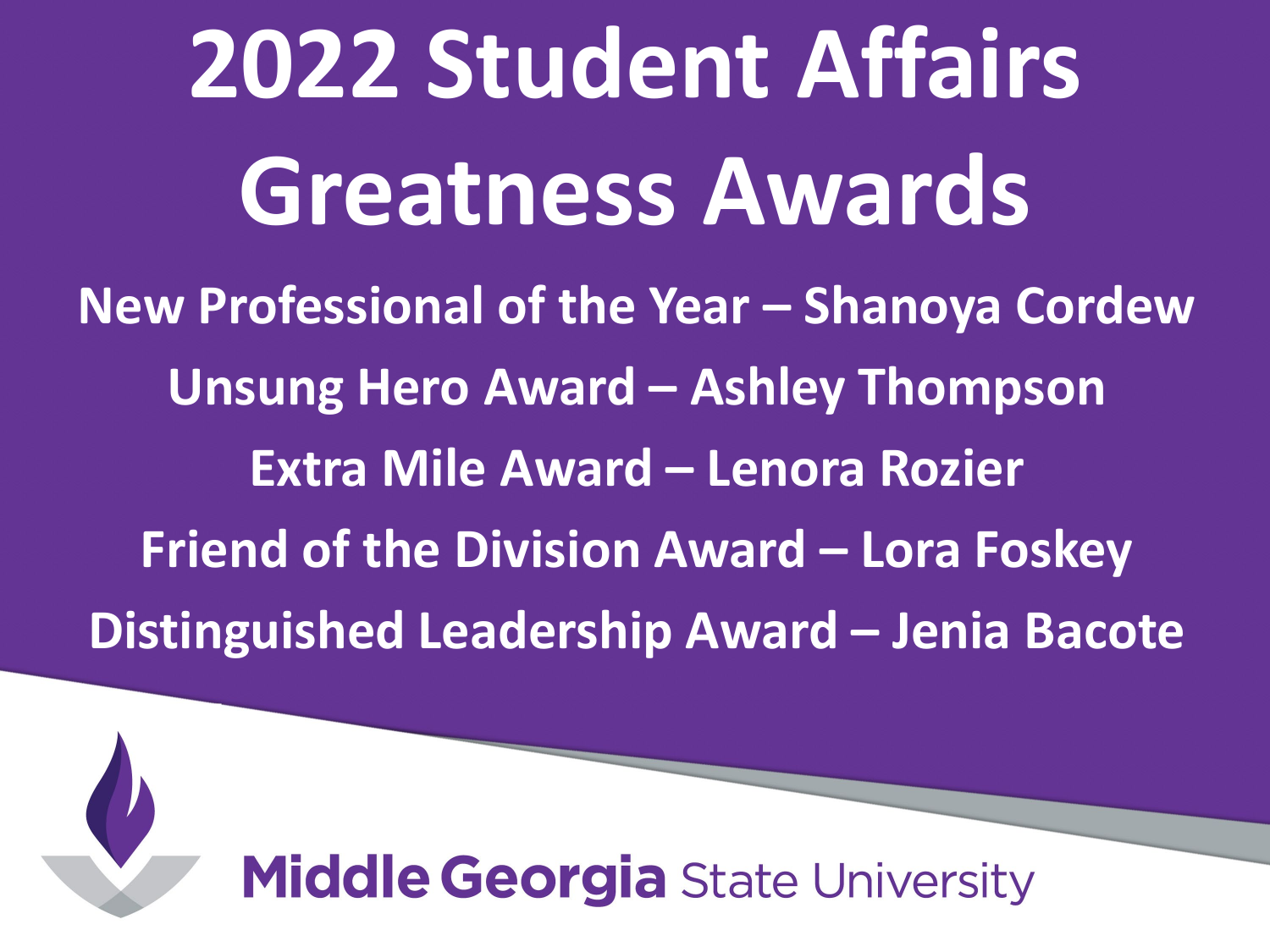**2021 Student Affairs Greatness Awards New Professional of the Year – Jason Williams Unsung Hero Award – Erin Garner Extra Mile Award – Jeremy Fish Friend of the Division Award – Tara Underwood Friend of the Division Award – Steve Morse Distinguished Leadership Award – Autumn Lucas**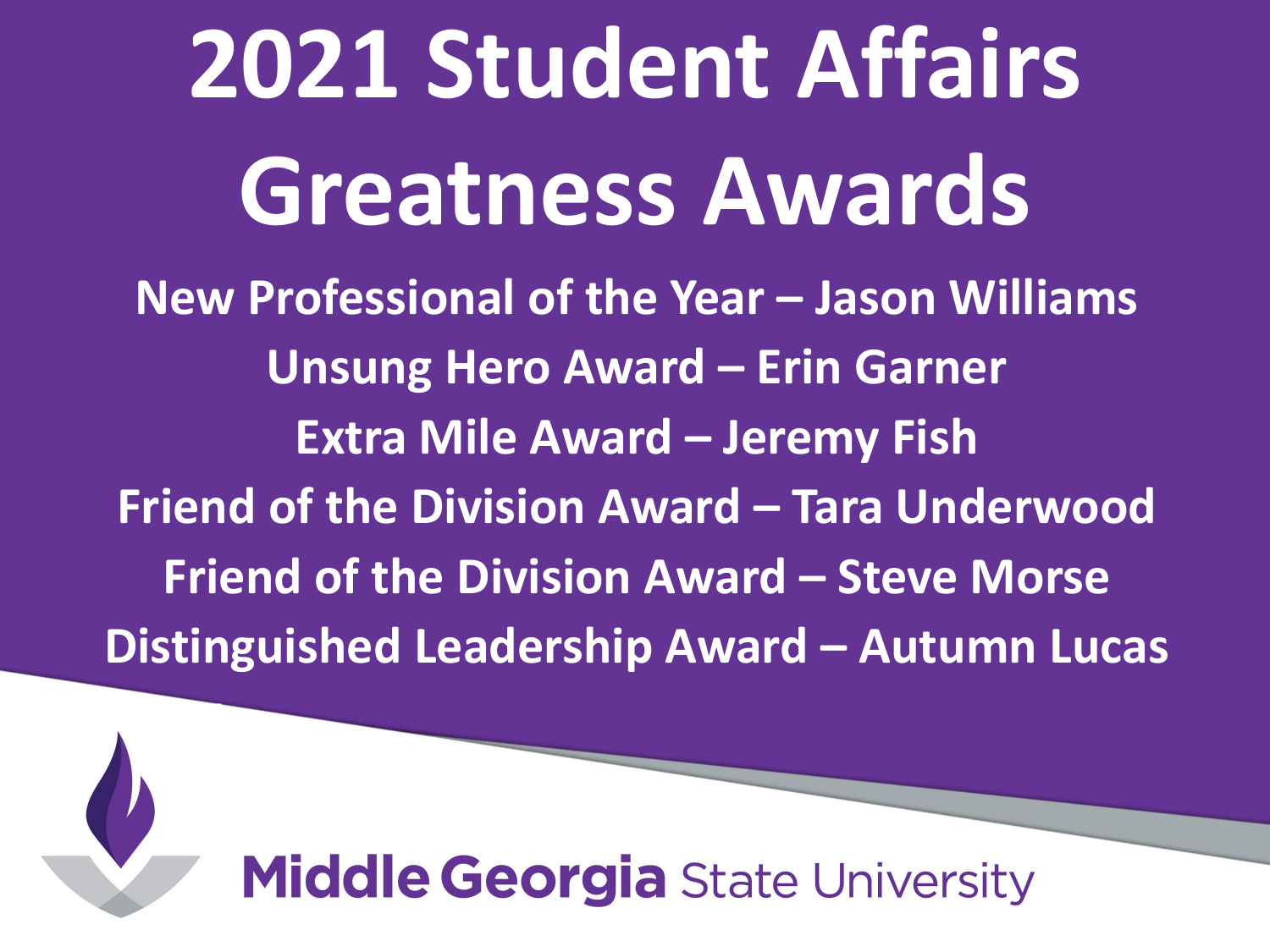**2020 Student Affairs Greatness Awards New Professional of the Year – Carter Kittrell Unsung Hero Award – Gayla McLeod Extra Mile Award – Tara Hill Bright Idea Award – Gernisha "Sha" Parnell Friend of the Division Award – Jon Coder Distinguished Leadership Award – Michael Stewart**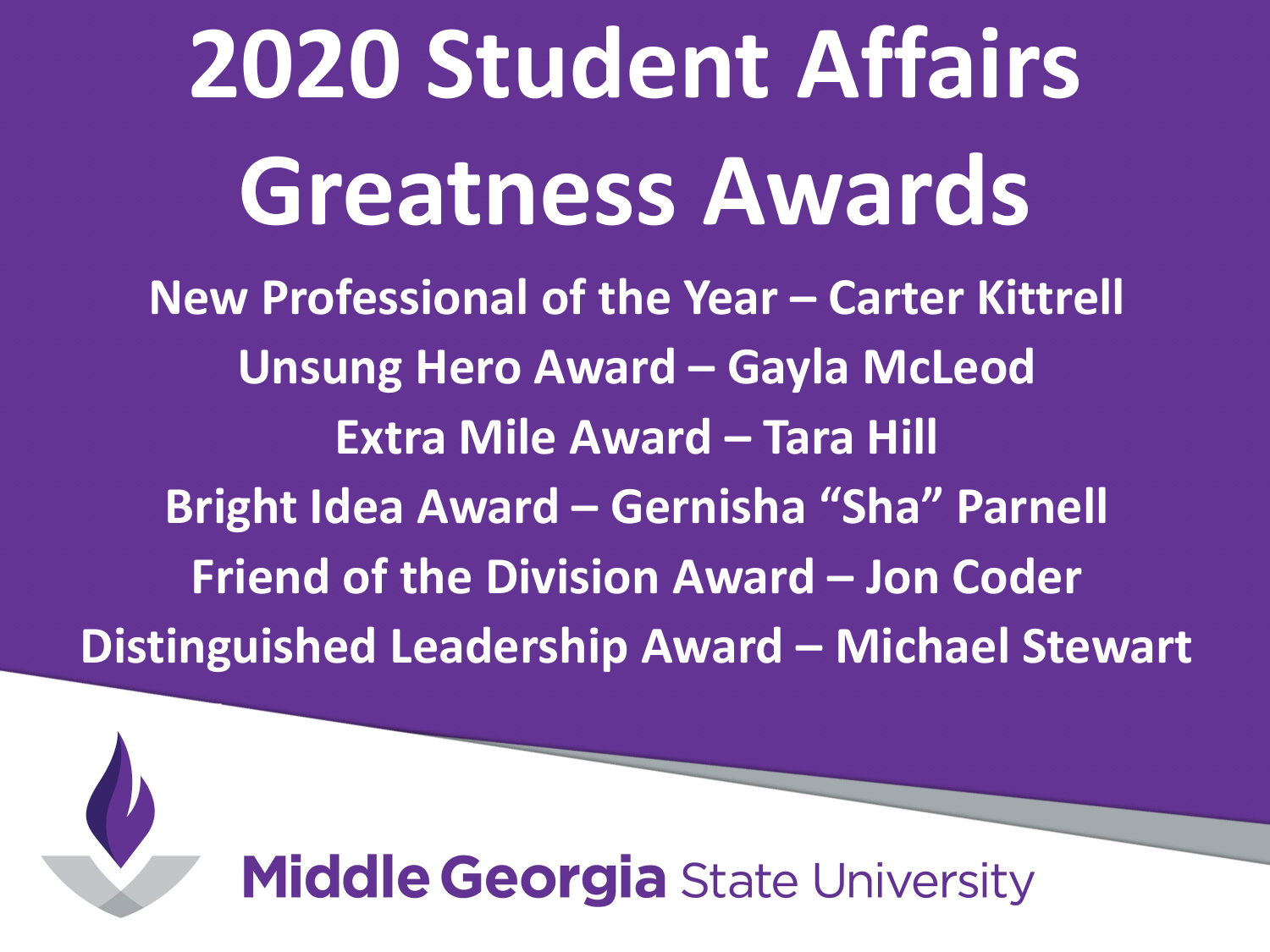**2019 Student Affairs Greatness Awards**

**New Professional of the Year – Melissa Skolnick Unsung Hero Award – James Hagler Extra Mile Award – Diane Goodman Friend of the Division Award – Ryan Greene Distinguished Leadership Award - Brian Harrell**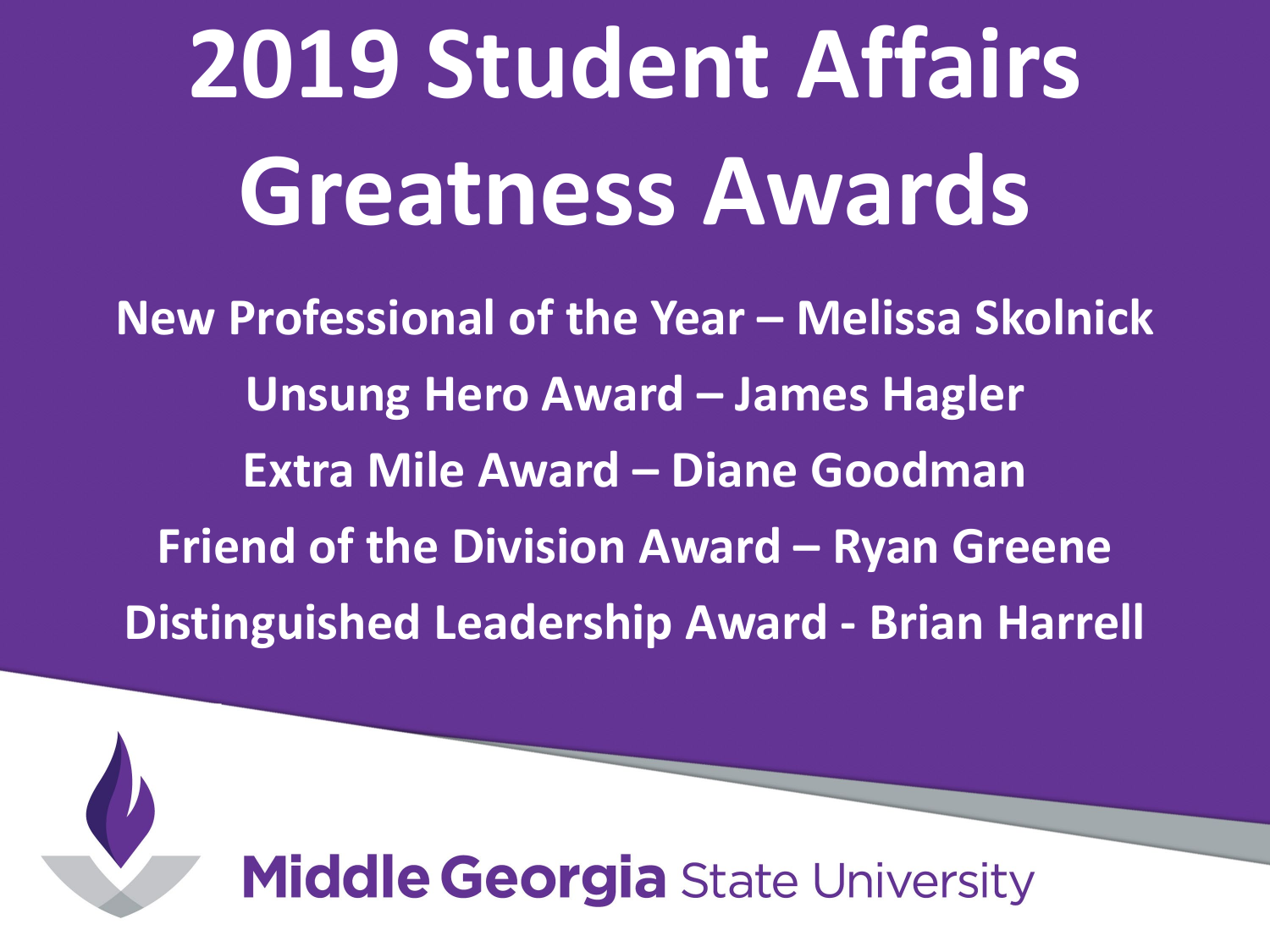**2018 Student Affairs Greatness Awards New Professional of the Year – Marissa Parker Unsung Hero Award – Sara Darsey Extra Mile Award – Demetrius Smith Bright Idea Award – Chip Smith Friend of the Division Award – Tyler Horne Distinguished Leadership Award – Leigh Ann Tribble**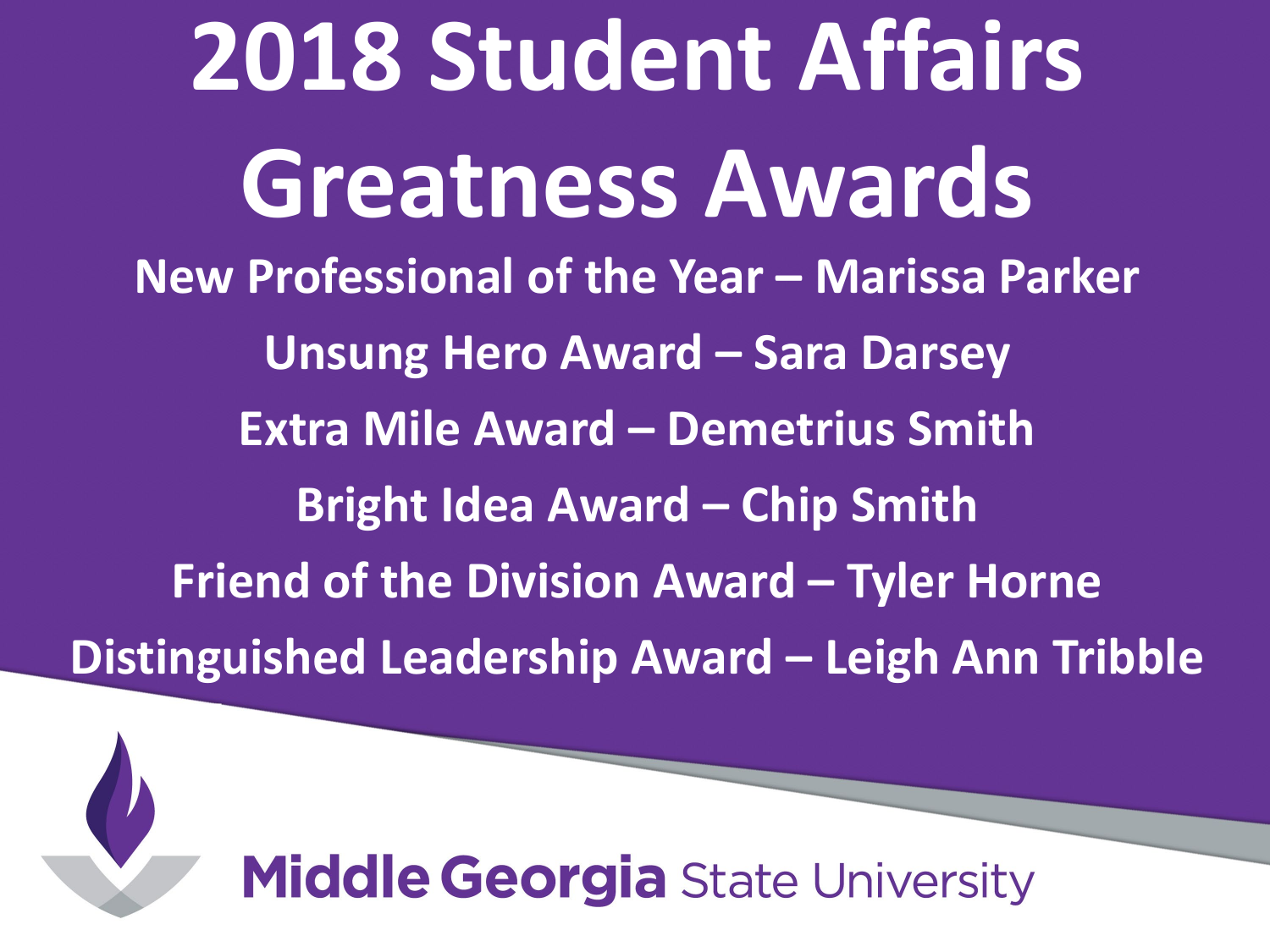**2017 Student Affairs Greatness Awards**

**New Professional of the Year – Devereaux Lindsey Unsung Hero Award – Heather McIntosh Extra Mile Award – John Jeanes Friend of the Division Award – Jed Edge Distinguished Leadership Award – Corey Guyton**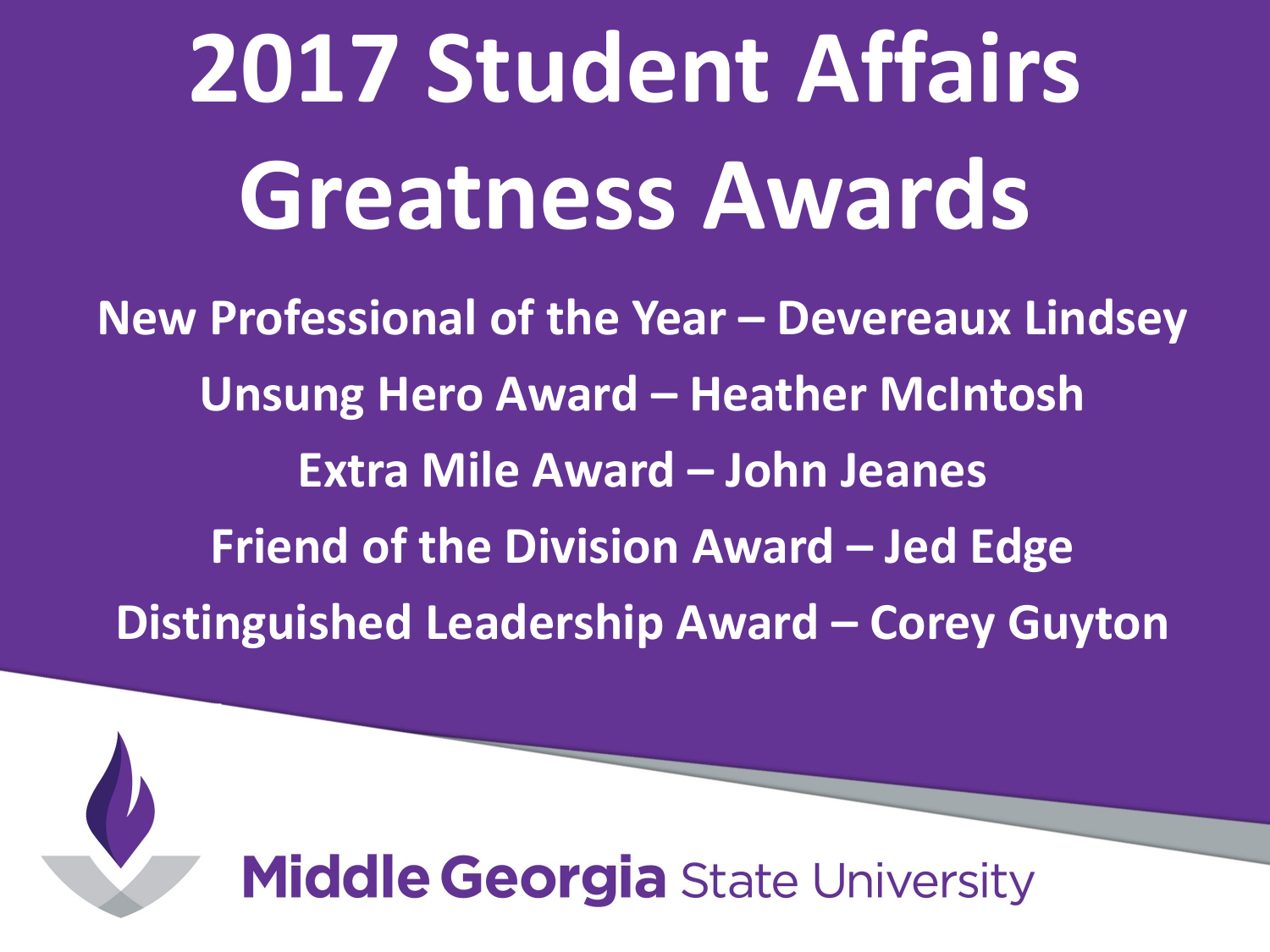**2016 Student Affairs Greatness Awards Unsung Hero Award – Dallas Beissel Extra Mile Award – Gerry Reeves Bright Idea Award – Keigan Evans Friend of the Division Award - Rene Teagle Distinguished Leadership Award – Melinda Moffett**